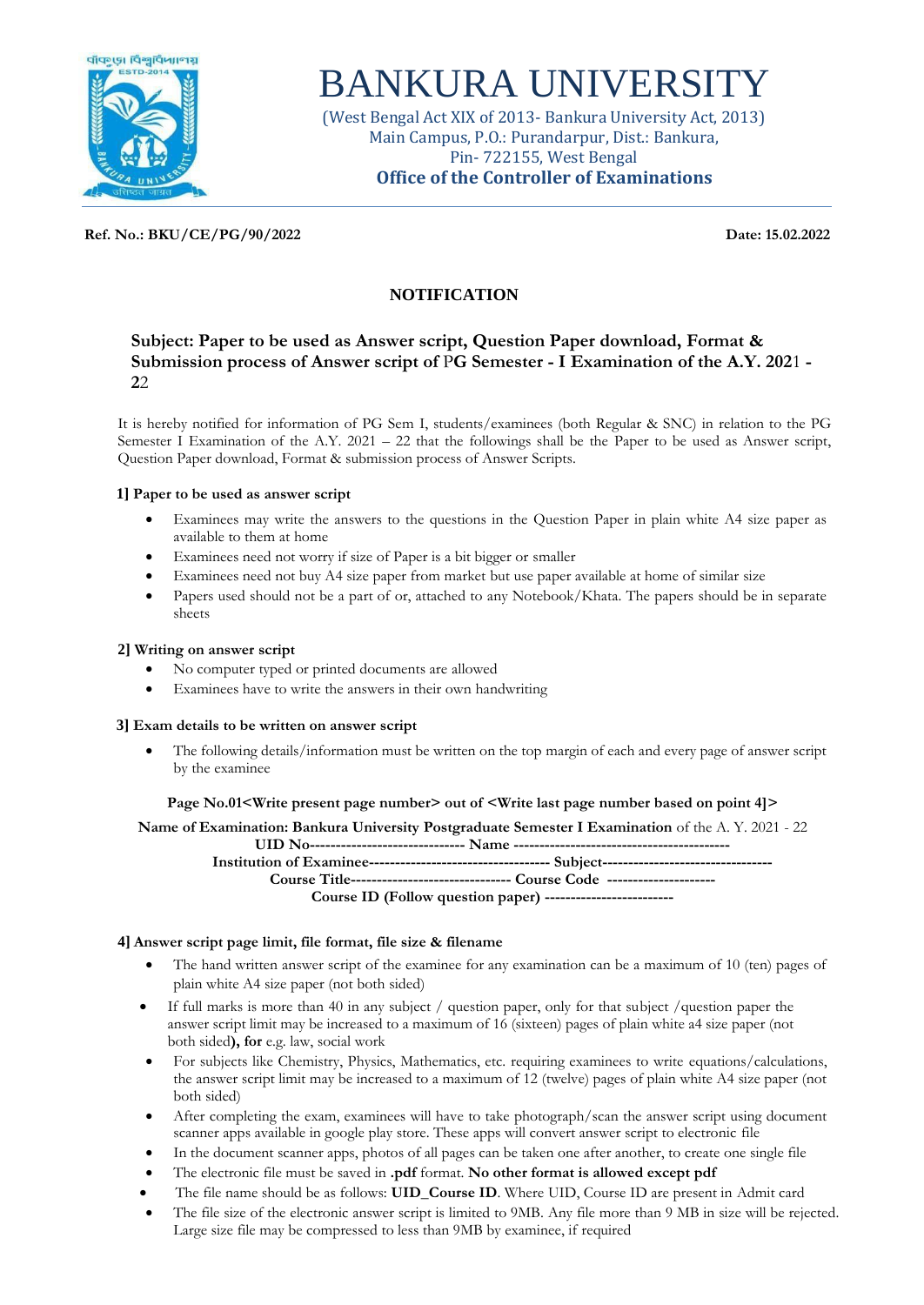#### **5] Submission/upload of electronic file (Answer script)**

- Electronic Answer Script has to be uploaded / submitted **within 2 hours** of the end of examination on the day of the examination
- A Convenience Time of 02 hours is being provided to examinees for converting Answer Script to Electronic File and uploading
- Examinees can upload/submit their Electronic Answer Scripts by clicking on the **upload** button in their account
- If still unable to upload, as a final resort, Examinees may use the Convenience Email address to submit the electronic answer script, but after permission from the HoD/TiC of university department concerned / PG college authority of the examinee. The authority must upload the answer scripts within the examination day of that respective paper

#### 6] **Use of Bankura University portal account of examinees**

- The portal account of all Examinees will have both **download option for download of Question Papers on day of exam** (30 minutes before commencement of exam) & **upload option for upload of Electronic Answer Scripts** within 2 hours of end of examination on the day of examination
- No Answer Script will be accepted for uploading after the aforesaid time without any special issues. Electronic Answer Scripts will only be uploaded by the examinee, HoD / TiC of University department concerned, PG college authority of the examinee
- Question Papers will also be available in the University website as well as to the Principal/HoDs/TiCs of the concerned Colleges and University departments
- All Electronic Answer Scripts can be uploaded by clicking on the **upload** button
- Examinee can log in to the Exam portal account using UID and Password. Exam portal account's Username and Password is also available with HoD / TiC of University department concerned/PG college authority

#### **7] Step by Step procedure for Online Examination**

**A. Steps to download Question Paper from the examination online portal and to upload the Answer script on the examination online portal by students**

**Step 1:** To download Question Papers log-in to the exam portal using credentials



#### **Step 2:** Clicks on the **Examination** tab



**Step 3:** The Question Paper download & Answer script upload webpage appears on the screen. Check the exam date, exam time and then choose the appropriate Question Paper from the adjacent tab. Click on the download button to download the question paper. *Green mark (Download) Question Paper is from previous exams which are closed now. Blue mark (Download) Question Paper is exams being currently held. Next, subsequent exams are marked in Red (Coming*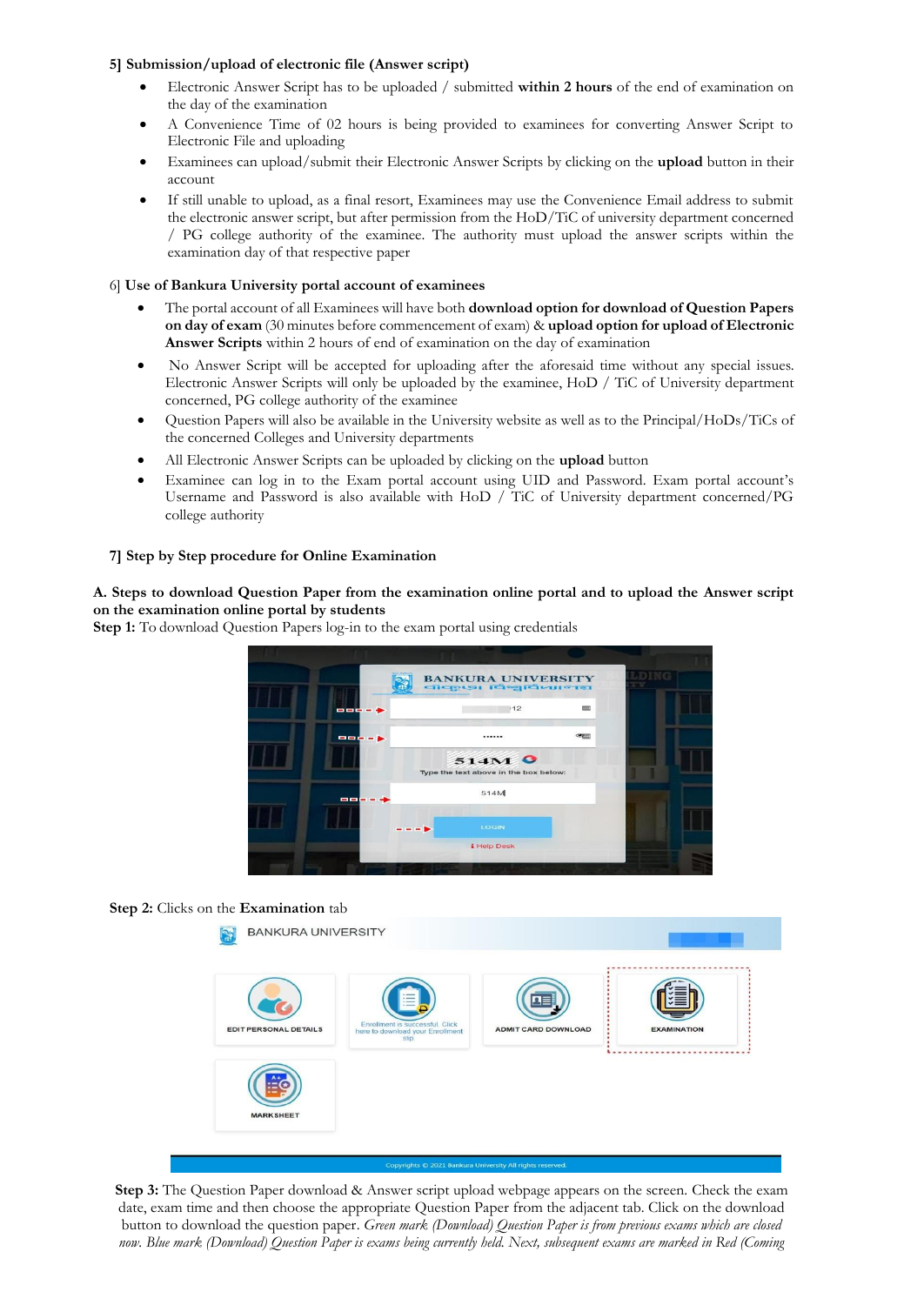|                                                   |                     | <b>EXAMINATION</b> |                                             |                                                |                                           |  |
|---------------------------------------------------|---------------------|--------------------|---------------------------------------------|------------------------------------------------|-------------------------------------------|--|
| Stream: ARTS(PG)<br>Subject: ENGLISH<br>Semester: |                     |                    | <b>Download Question</b><br>Paper From Here | <b>Upload Answer Sheet</b><br><b>From Here</b> |                                           |  |
| <b>Course Code</b>                                | <b>Course Title</b> | <b>Exam Date</b>   | <b>Exam Time</b>                            | <b>Question Paper</b>                          | <b>Answer Upload</b>                      |  |
| <b>COLLEGE</b>                                    |                     | 14-01-2022         | 12 Noon-2PM                                 | .<br>$\sum_{k=1}^{n}$                          | Choose File No file chosen<br>Submit<br>. |  |
|                                                   |                     | 24-01-2022         | 12 Noon-2PM                                 | Coming up                                      |                                           |  |
|                                                   |                     | 28-01-2022         | 12 Noon-2PM                                 | Coming up                                      |                                           |  |
|                                                   |                     | 31-01-2022         | 12 Noon-2PM                                 | Coming up                                      |                                           |  |
|                                                   |                     |                    |                                             |                                                |                                           |  |

**Step 4:** To Upload Answer Sheet log-in to the exam portal using credentials. Click on the **Examination** tab. Question Paper download & Answer script upload webpage appears on the screen

|                     |                           |                  | From Here                                                         | <b>Upload Answer Sheet</b>           |
|---------------------|---------------------------|------------------|-------------------------------------------------------------------|--------------------------------------|
| <b>Course Title</b> | <b>Exam Date</b>          | <b>Exam Time</b> | <b>Question Paper</b>                                             | <b>Answer Upload</b>                 |
|                     | 14-01-2022                | 12 Noon-2PM      | .<br>Download<br><u> 1.</u>                                       | Choose File No file chosen<br>Submit |
|                     | 24-01-2022                | 12 Noon-2PM      | Coming up                                                         |                                      |
|                     | 28-01-2022                | 12 Noon-2PM      | Coming up                                                         |                                      |
|                     | 31-01-2022                | 12 Noon-2PM      | Coming up                                                         |                                      |
|                     |                           |                  |                                                                   |                                      |
|                     | <b>BANKURA UNIVERSITY</b> |                  | <b>EXAMINATION</b><br><b>Download Question</b><br>Paper From Here |                                      |

**Step 5:** Students need to upload the hand written answer sheet in PDF format. Click on **Choose File** under **Answer Upload** section by identifying the path of the answer sheet and upload the same. After choosing the file click on the **Submit** button. Then the following message will be shown. Click on **ok** if you have uploaded the right file else redo it



Step 6: After successfully uploading the answer script check the uploaded file from the red marked section. Press **Click here** to check the uploaded pdf file. If it is the right file then leave it otherwise upload the right answer script by repeating Step 5

|                                                   | <b>BANKURA UNIVERSITY</b> |                                                           |                    |                       |                                                                                                                   |
|---------------------------------------------------|---------------------------|-----------------------------------------------------------|--------------------|-----------------------|-------------------------------------------------------------------------------------------------------------------|
|                                                   |                           |                                                           | <b>EXAMINATION</b> |                       |                                                                                                                   |
| Stream: ARTS(PG)<br>Subject: ENGLISH<br>Semester: |                           | Check<br>The Upload file<br>From Here                     |                    |                       |                                                                                                                   |
| <b>Course Code</b>                                | <b>Course Title</b>       | <b>Exam Date</b>                                          | <b>Exam Time</b>   | <b>Question Paper</b> | <b>Answer Upload</b>                                                                                              |
|                                                   |                           | 14-01-2022                                                | 12 Noon-2PM        | <b>Download</b>       | Choose File No file chosen<br><b>Submit</b><br>,<br>Already Uploaded on 2022-01-14 11:38:03.073 <a>Click Here</a> |
| <b>College</b>                                    |                           | 24-01-2022                                                | 12 Noon-2PM        | Coming up             |                                                                                                                   |
|                                                   |                           | 28-01-2022                                                | 12 Noon-2PM        | Coming up             |                                                                                                                   |
| <b>Contract</b>                                   |                           | 31-01-2022                                                | 12 Noon-2PM        | Coming up             |                                                                                                                   |
|                                                   |                           | Copyrights @ 2021 Bankura University All rights reserved. |                    |                       |                                                                                                                   |